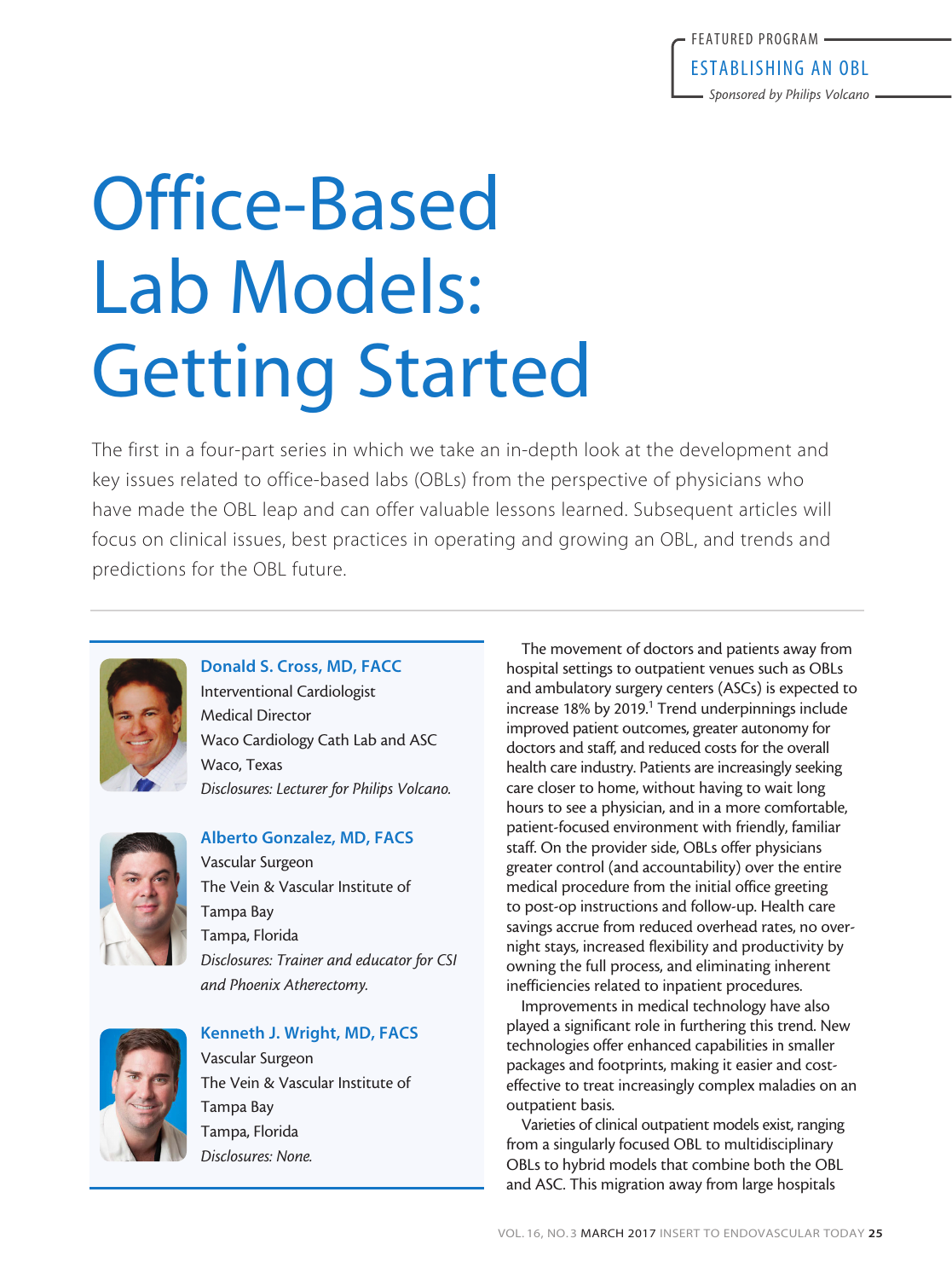began almost 20 years ago with the formation of renal dialysis centers, followed shortly by cath labs and endovascular lab services. Today, even some cardiac interventions are safely completed in ASCs.

### LAUNCHING AN OBL Why and how did you open your first OBL?

Dr. Wright: Opening our OBL, the Vein and Vascular Institute, was a major turning point for our practice. It has been professionally and financially rewarding for us, and it has resulted in better outcomes and customer service for our patients. We have made adjustments along the way; however, we could not be more pleased with our decision to embark on an OBL.

Five years ago, we were operating as an independent physician group servicing several hospitals in the Tampa, Florida area. We were in a two-suite office occupying one as our administrative office and renting out the other. We initially started with a management company as an equity partner and subject matter expert in setting up and running the OBL. We believed a partnership arrangement would reduce some of our risk, so we signed on with them and started our outpatient office with two full-time and one part-time vascular surgeons.

Although the management company was instrumental in convincing us to enter the OBL market, there were some frustrations. After a year and a half, our group decided to buy them out and assume complete control over all aspects of the business. By going it alone, we had to educate ourselves in managing an OBL, including the business side, operations, and logistics functions. Although there was a significant learning curve, it was also a defining moment when our physician team realized we could be good businesspersons as well as physicians, giving us full control of our OBL destiny.

To educate ourselves, we reached out to other similar OBLs who were also performing their administration organically. We were able to benchmark and garner best practices on how to run the business end. As we fine-tuned our processes, our OBL gained sound financial footing and we started to grow. Today, we have six doctors and we are bringing on one or two more in the next 6 months. A large part of the growth was attributable to providing an alternative for vascular patients outside of the hospital. Patients quickly recognized the benefits of an OBL, including its convenience, lower wait times, and focus on customer service. Five years ago, I was doing 80% of my procedures in the hospital; today it is less than 20%. Although open to the idea, we do not timeshare or rent space out to other doctors. We are booked solid 5 days a week and, accordingly, have been exploring the idea of a second OBL for a while.

#### What influenced your decision to open a second OBL?

Dr. Gonzalez: Our decision was driven by a variety of factors, including volume of cases, an identified need to serve patients in a different geographic location, and the serendipitous addition of a new physician. We had been talking about expanding for a couple of years. The conversations became more serious when a sixth doctor approached us about joining our group. He had already established a practice in the area where we were interested. We all believed that it was a good fit, opportune timing, and a way for us to quickly build out and open with less risk compared to starting from scratch in a lesser-known area. He had some OBL experience and was a strong proponent of the concept; he just needed some backup. He was alone and essentially on-call 24 hours a day, 7 days a week and wanted to partner with us to improve his quality of life.

Our current office is on the northern end of the town, and the new office is south of town. Many of our patients will benefit from not having to drive as far for an appointment.

Dr. Wright: Our success at our first OBL influenced our decision to grow, so we put a 12-month plan in place to expand our geographic footprint. Because we are self-funded, our only real limitation in expanding is capital. As we accumulate excess financial resources, we roll them back into the practice. Nevertheless, to execute this expansion, we must also leverage our line of credit with a payback goal of 18 months.

#### What steps have you taken to get to this point?

Dr. Gonzalez: Once the new doctor was on board, it was a collaborative process and things moved quickly. He knew the area and helped us identify an office that was well suited to our particular needs.

Hiring and training is on all of us and I don't see any significant snags here. Our new physician brought some staff—his technicians from his former group who he felt comfortable with, and they will be good additions to the team. We are in the process of hiring a couple other people. We will bring them to our current facility, train them there, and move them to the new office to help set up and open.

#### What steps will you take over the next few months before the launch in August?

Dr. Wright: With site selection complete, we are now focusing on the build out and the purchase of equipment. We would really like to be a Philips showcase facility, where physicians could visit our facility and see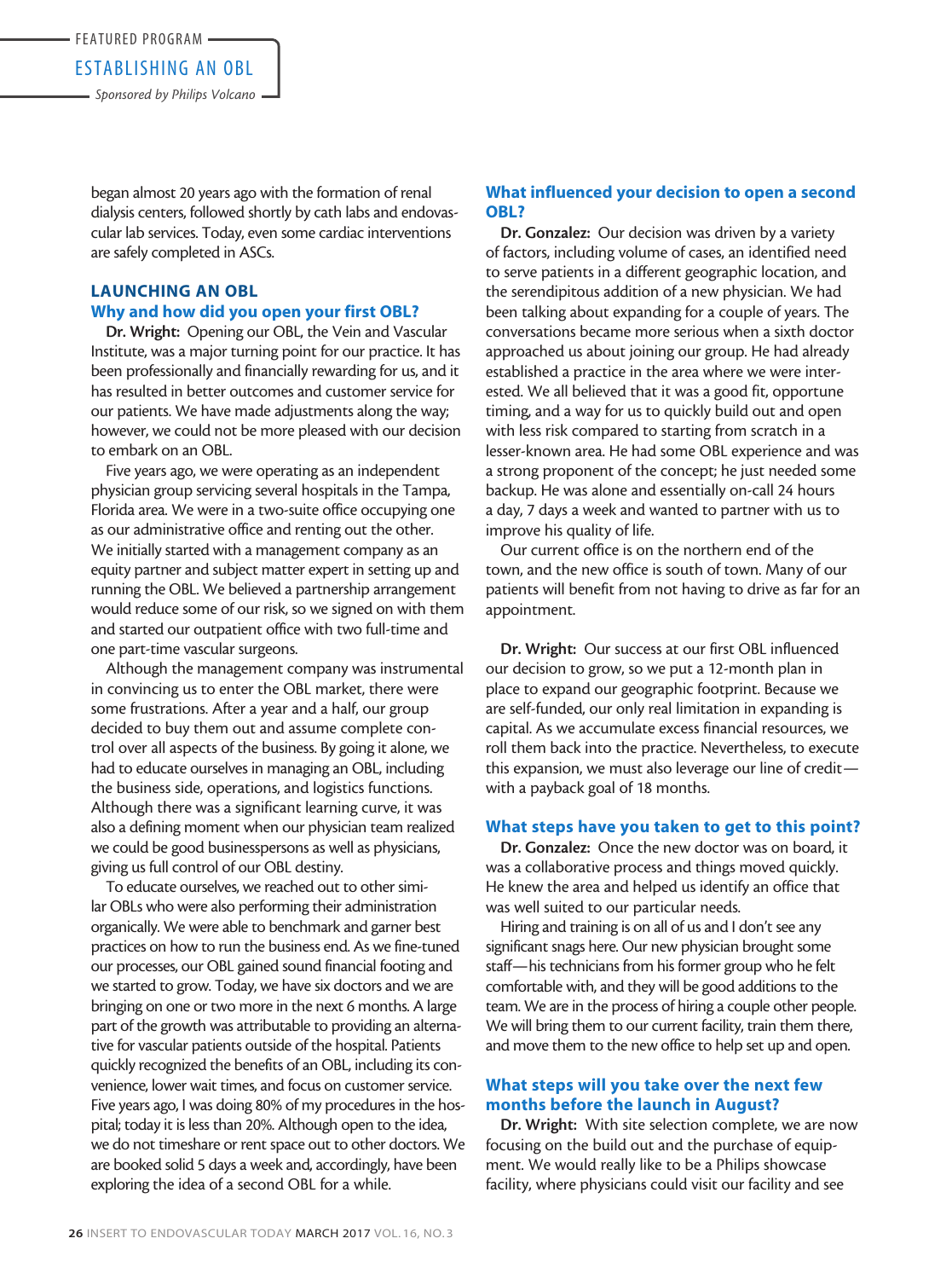our Philips lab in use. We could then serve as a resource for physicians considering the OBL model because we have experienced many of the issues that a new startup will go through.

Philips has been a good partner. They have provided us with several resources and have staff who can come and help us make better decisions regarding the build out. Philips is uniquely capable of providing the bulk of the capital equipment, devices, and disposables we will need, and as requested, presented us an all-encompassing package. This comprehensive suite gets you up and running faster compared to piecing the equipment together in-house.

Dr. Gonzalez: It is a little easier the second time around because you know what to expect. Within the same general location, you already have connections with the services that you will need and an established reputation. However, you cannot speed up certain parts of the process, such as the build out to accommodate specialized equipment, room construction or enlargement, storage capacity, and certificates of need, when required.

From an operational standpoint, it will be easy. We already have our procedures in place and billing set up. Our billing people are great; they have been with us for 4.5 years and picking up the extra volume is not going to be a problem nor require additional staff.

#### What are you doing differently in the launch of this OBL versus your first?

Dr. Wright: We are doing a number of things differently this time, armed with our lessons learned and our evolving business knowledge. Over the last 5 years, we have learned a lot, developed relationships, and fine-tuned our procedures and administrative operations so we feel confident moving forward on our own. We did engage the services of an individual from Philadelphia who is assisting us with market research and business planning.

We were more strategic in the planning and placement of our second OBL. Certainly partnering with an experienced physician who already had an established practice in the area reduced a lot of the risk related to estimating patient need and potential throughput. We did not put a lot of thought into the geographic placement of our first office.

Lastly, this new OBL will be different because we will roll it out with full services. We started slowly with simple procedures and added services when we became more comfortable with our first OBL. This time, our staff is already trained, we know what equipment we need, and we have established procedures and best practices in place.

#### Do you have any last thoughts for a physician who is considering opening an OBL?

Dr. Gonzalez: I definitely encourage them to make the leap. Patients will benefit from the increased efficiency. After a procedure, we get our patients up and moving around as soon as they clear sedation. This means they get home quicker versus what could be 7 hours or more at the hospital for the same procedure. Patients also appreciate the comfortable, casual environment and the personalized care they receive from our staff. The OBL environment also provides a better quality of life for the doctors and the staff. It is a Monday through Friday gig with consistent hours.

Dr. Wright: The outpatient lab has enabled us to stay strong and viable in the market. We have been able to significantly enhance the patient experience, improve outcomes, and increase our financial security. It can be scary to start down this path; however, I think that it is well worth it for everyone in the long run.

#### TRANSITION TO A HYBRID OBL/ASC MODEL Having recently transitioned to a hybrid model, can you tell us about your original OBL?

Dr. Cross: We started our OBL, Waco Cardiology Cath Lab and ASC, almost 5 years ago. We partnered with the National Cardiovascular Partnership, a management group that executes the day-to-day operations, administrative, and business concerns of the practice. Our physician group, which includes 10 doctors, is focused almost exclusively on the clinical and patient care side. This structure has been very enabling, freeing up the doctors to concentrate on the patients and facilitating our management group to do what it does best—running the business end. Initially, we started somewhat slow in regard to the types of procedures, but quickened the pace as we became more comfortable. Our emphasis has always been on cardiac and peripheral disease.

#### When did you make the transition to a hybrid OBL/ASC?

Dr. Cross: We launched our ASC 1 year ago and now operate as a cath lab OBL 4 days a week and as an ASC 1 day a week. Similar to OBL benefits, the ASC enables us to improve work efficiency and quality by removing many of the variables hampering hospital schedules, such as case turnover, wait times, unavailability of rooms, unexpected delays, etc. In addition, we can increase our practice income by recovering more of the technical and facility fees through ASC work.